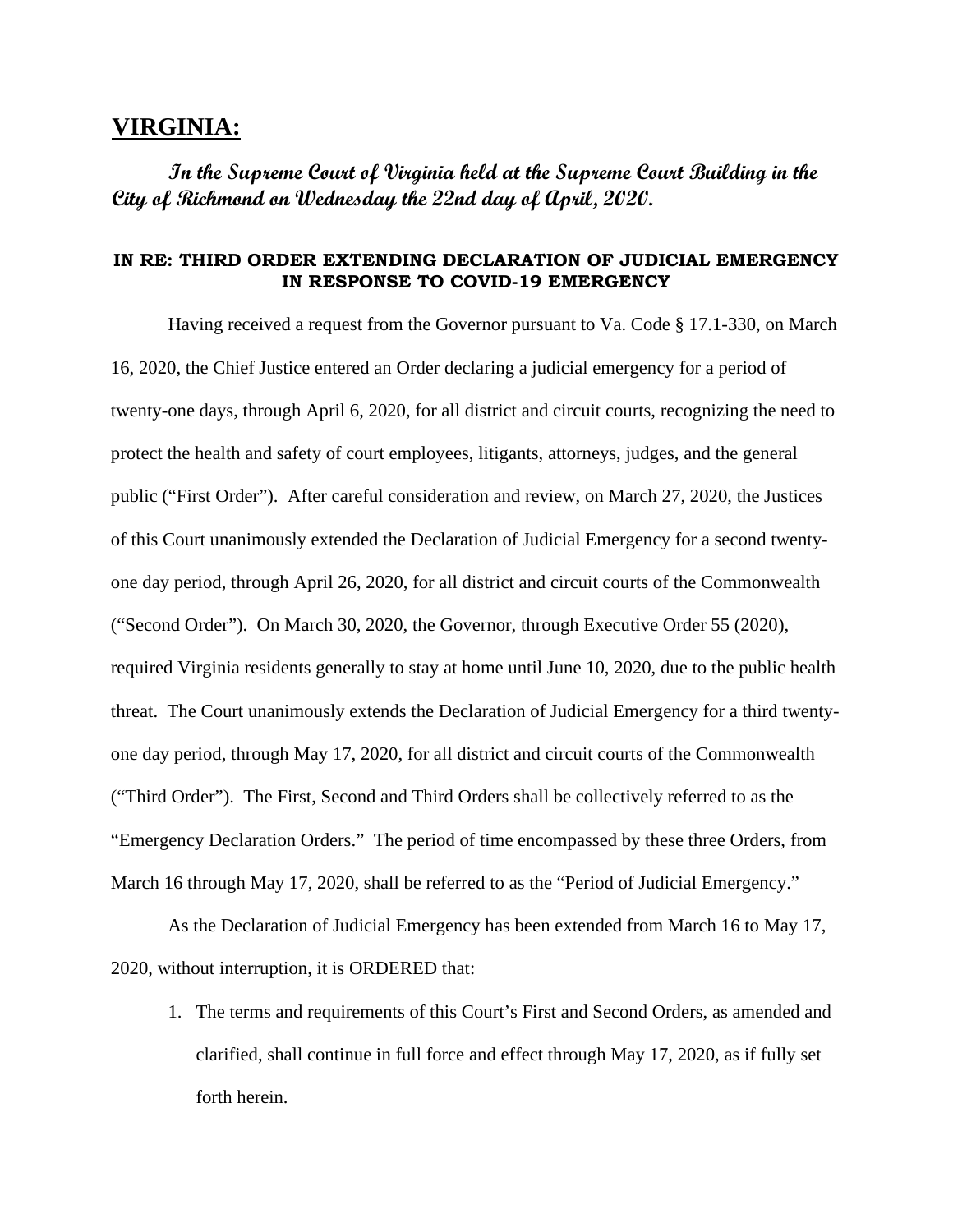- 2. As recognized in the First and Second Orders, in district and circuit courts the statutes of limitation and case related deadlines are tolled during the Period of Judicial Emergency pursuant to Va. Code § 17.1-330. For example, if a two-year statute of limitations would expire on a plaintiff's personal injury claim on April 16, 2020, the Period of Judicial Emergency (currently March 16 through May 17, 2020) would not be counted for purposes of the statute of limitations. Due to the tolling of the limitations period as a result of the Declaration of Judicial Emergency, once the emergency ends (currently May 17, 2020), the plaintiff will have an additional thirtytwo (32) days to file suit.
- 3. In appeals from the circuit court to this Court for the Period of Judicial Emergency, with the exception of matters enumerated in this paragraph, the Emergency Declaration Orders toll the deadlines for filing the notice of appeal in the circuit court under Rule 5:9 and all filing deadlines in the circuit court pertaining to transcripts and written statements of fact as set forth in Rule 5:11, and for filing the petition for appeal in this Court under Rule 5:17(a)(1), for the total number of days of the Period of Judicial Emergency.[\\*](#page-1-0) Appellate deadlines for filings in Part Five of the Rules of the Supreme Court of Virginia that are not calculated in reference to a circuit court filing, such as the brief in opposition under Rule 5:18, the reply brief under Rule 5:19,

<span id="page-1-0"></span><sup>\*</sup> The Period of Judicial Emergency shall not be counted for purposes of calculating the deadline. *See* Black's Law Dictionary 1448 (6th ed. 1990) (defining "toll" as "[t]o suspend or stop temporarily"). If, for example, the circuit court entered final judgment on March 10, 2020, six days before the Judicial Emergency was declared, then the total number of days of the Period of Judicial Emergency shall not count toward the 90-day deadline for filing the petition for appeal under Rule  $5:17(a)(1)$ , and this deadline would be extended for a period of 84 days after the Judicial Emergency ends.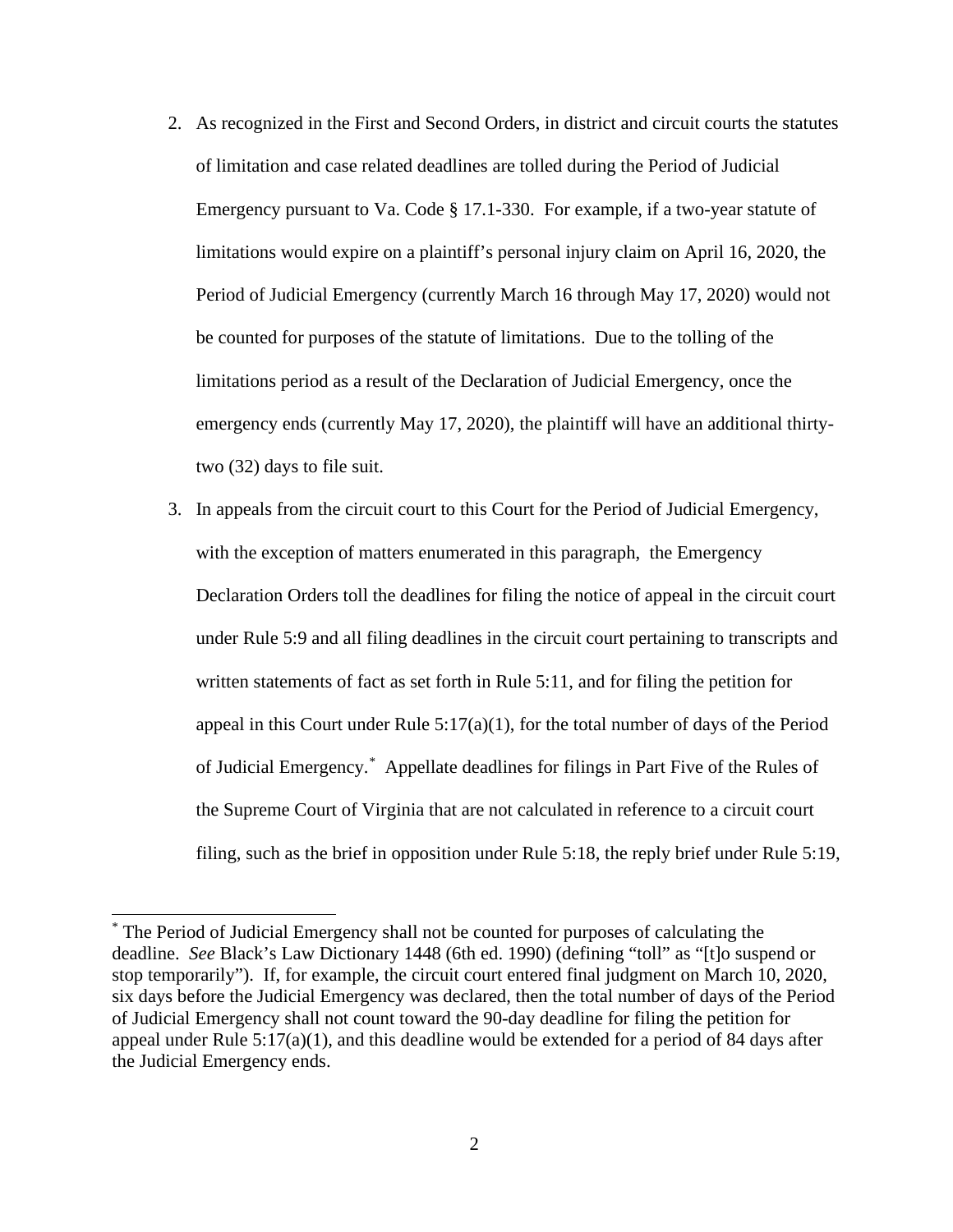and briefs filed in granted appeals under Rule 5:26(c), are not tolled. The Emergency Declaration Orders do not toll the filing deadlines in this Court for appeals governed by Rules 5:21 or 5:22. Nor do the Emergency Declaration Orders toll filing deadlines for appeals from the Court of Appeals to this Court under Rules 5:14(a) and  $5:17(a)(2)$ , regardless whether such appeal was an appeal of right in the Court of Appeals. The Court of Appeals' Order of March 18, 2020, remains in effect. Further, the Court's statement regarding "Tolling of Appellate Deadlines" in the Court of Appeals available in the COVID-19 Appellate and Local Court Information document on Virginia's Judicial System website [\(http://www.vacourts.gov\)](http://www.vacourts.gov/) is unchanged by the Emergency Declaration Orders, and parties may continue to seek extensions in the Court of Appeals if that is the appropriate Court under the Rules.

- 4. In district and circuit courts, the court may, in its discretion, hear any non-emergency matters, upon agreement of all parties, attorneys and witnesses, by two-way electronic audio-visual communication system using a secure communication platform such as Polycom or WebEx, or by telephone. Requests to participate by telephone should be liberally granted.
- 5. The court shall continue all in-person ceremonies, such as specialty court graduations and juvenile licensing ceremonies, unless, in the discretion of the court, such ceremonies can be conducted via a secure two-way electronic audio-visual communication system such as Polycom or WebEx, or by telephone, while protecting the health and safety of the participants and court personnel.
- 6. In any matter heard or considered and any ceremony conducted, either by secure twoway electronic audio-visual communication or by telephone, the court shall prohibit
	- 3